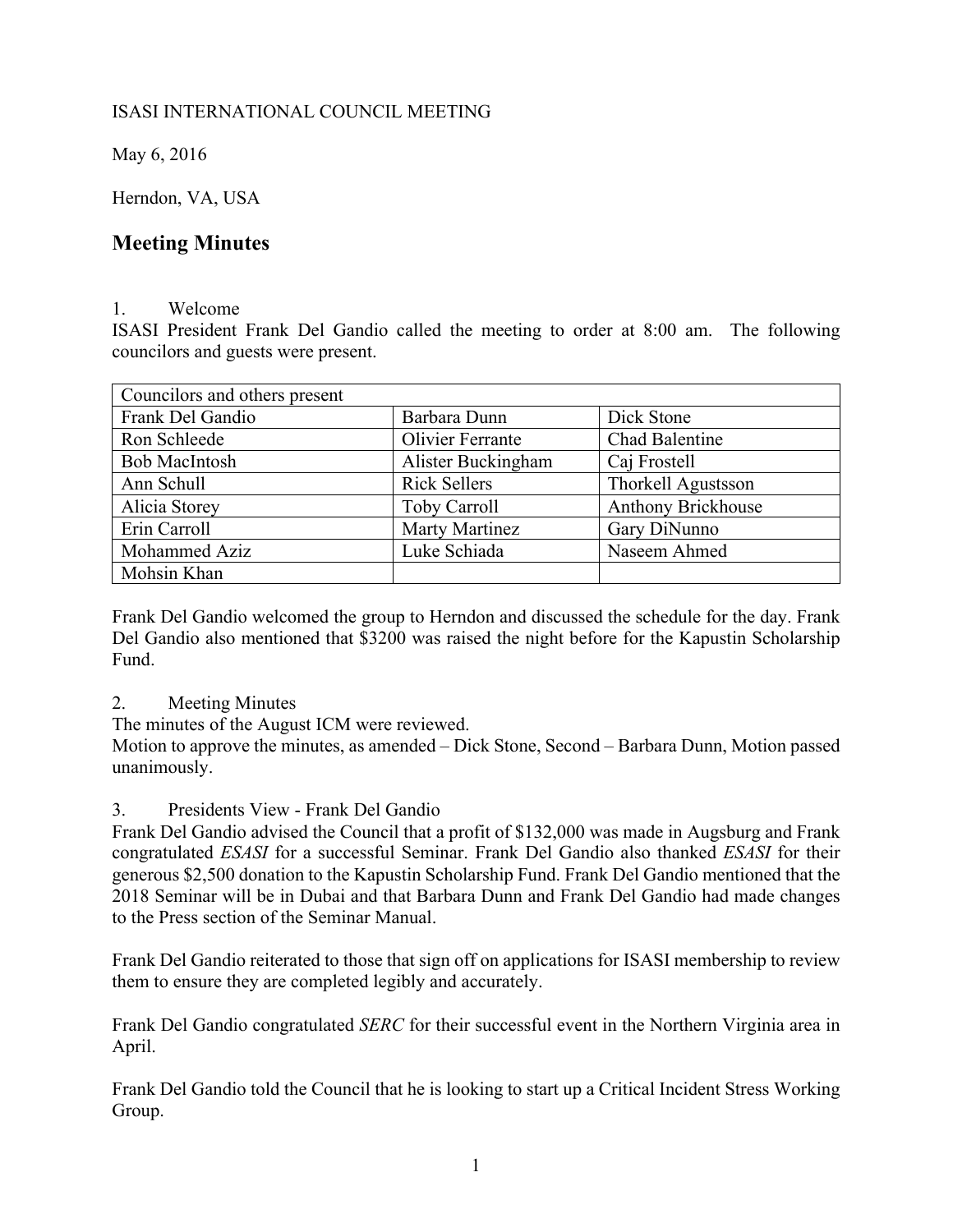Frank Del Gandio briefed the Council that Ann Schull, Kathy Carl, and Ruth Bledsoe attended the Women in Aviation Conference. Frank Del Gandio said that the Military Working Group held a meeting in Albuquerque and that there were a couple of new corporate members and several renewals.

## 4. Financial Report – Bob MacIntosh

Bob MacIntosh reviewed the submitted Treasurer's report, as well as discussed the budget process and the fact that in the United States ISASI is a non-profit entity. Bob MacIntosh said that we have fewer corporate members than budgeted and there were discussions regarding attracting new corporate members. Bob MacIntosh briefed the Council on the Income and Expenses pie charts from his report and discussed what items are included in each section. For income, basically 33% comes from the Seminar, 33% from individual member dues, and 33% from corporate member dues. For the expenses, Bob highlighted the expenses associated with processing credit card payments and the additional expenses now that ISASI is a Permanent Observer at ICAO. Bob MacIntosh told the Council that ISASI is a healthy organization, but that we need to continue to work hard to keep it that way. Alister Buckingham said that ISASI being on the AIG is very important since that is tangibly where ISASI's voice can be heard. Olivier Ferrante discussed with the Council the ISASI positions and suggested that work needs to be done prior to these ICAO meetings on ISASI's positions on each area. Olivier Ferrante is very appreciative of the feedback that the Council is getting from the Working Group that is attending these meetings. Bob MacIntosh briefed the Council on a request from Venezuela to have a Divisional AIG meeting every 5 years. Bob MacIntosh is the chair of the subcommittee that discusses these meetings and the paper being developed states that ICAO needs to boost their regional meetings, as well as having an electronic bulletin board set up so everyone within the AIG can see the various AIG meetings around the world.

## **Action Item: Bob MacIntosh will send a copy of the draft paper to the Council.**

Olivier Ferrante said that this discussion is very much the topic that will be discussed during Tutorial #1 in Iceland. Besides Bob MacIntosh being the chair of that subcommittee, Ron Schleede is on the Timely Investigations Working Group and RPA Working Group. The next AIG Panel meeting is in June. Mohammed Aziz stated that he supported ISASI being at ICAO and the expenses associated with those meetings. Rick Sellers concurred. Ron Schleede asked the Council if everyone was reviewing the ICAO Working Group notes…based on the comments from the room, it appeared that everyone was.

Motion to approve the Treasurer's Report – Barbara Dunn, Second – Alister Buckingham, Motion passed unanimously.

5. Membership Report - Frank Del Gandio

In Tom McCarthy's absence, Frank Del Gandio briefed the group on the membership of ISASI.

There have been 160 new individual memberships and 7 new corporate ones. Frank Del Gandio reminded the group that Ann cannot process the membership until ISASI has the funds for the membership. Frank Del Gandio discussed membership retention and reviewed the list of those members who have not paid their 2016 membership fees. Frank Del Gandio asked each society to name a point of contact for membership retention. Olivier Ferrante thanked Ann for the spreadsheet and he believes that it is good for each society to have that point of contact. There was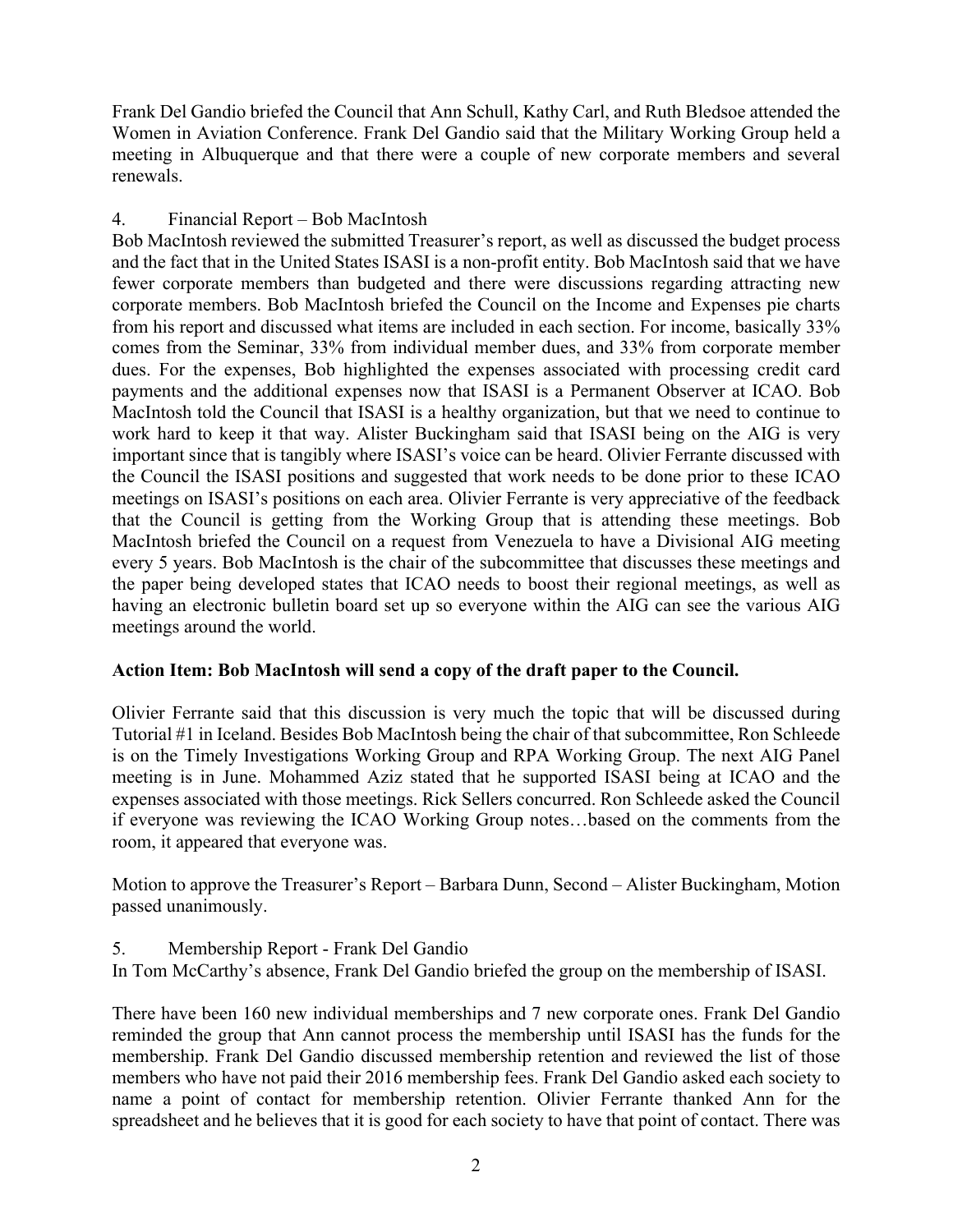discussion about ensuring that the list was updated and Ann Schull said to contact her for updated lists. Toby Carroll briefed that his plan is to have the 11 Regional Chapters contact the members who owe membership dues. Frank Del Gandio briefed that SCSI has brought in 76 new members and there were discussions about how many of those new members have renewed. Luke Schiada asked Ann Schull if there was a way to add a column to the report to show when they joined ISASI or how many years that they have been a member of ISASI. To ensure that ISASI has the most current contact information for members, Dick Stone suggested that the dues notice have a request for updated contact information. Toby Carroll also suggested that we develop a form letter that can be sent to the delinquent accounts.

#### **Action Item: Each Councilor to send Frank Del Gandio a Point of Contact for Membership Retention**

Motion to approve the Membership Report – Thorkell Agustsson, Second – Chad Balentine, Motion passed unanimously.

#### 6. Seminars - Barbara Dunn

## 2016 Iceland – Thorkell Agustsson

Thorkell Agustsson briefed the Council on the upcoming 2016 Seminar, October 17-20, 2016, at the Grand Hotel in Reykjavík, Iceland. Thorkell Agustsson discussed the hotel prices, as well as the social program and the companion program that are being finalized. The theme will be 'Every Link Is Important.' The Technical Panel met last October and they have had over 70 papers submitted. They have a 15-member Selection Committee and they will notify the authors of the approved papers by June  $1<sup>st</sup>$  and publish the program by June  $8<sup>th</sup>$ . The Keynote Addresses and Moderators are being selected. Olivier Ferrante briefed the Council on the two Monday Tutorial sessions. Frank Del Gandio reminded the Seminar Committee of the need to allow time for the Kapustin Scholarship winners to present their papers, as well as time for an ISASI Business Meeting.

Barbara Dunn briefed the Council that 'Cabin Safety' has been missing from the Seminar for many years and there is a 'Cabin Safety' paper that was submitted for consideration. Barbara Dunn asked the Council to place that paper on the agenda outside the paper selection process. There was extended discussion on the topic and Olivier Ferrante assured Barbara Dunn that the Paper Selection Committee would ensure that the paper had due consideration and that the committee would be looking at getting papers from various disciplines and geographical areas. There was additional discussion and general consensus for the Council to let the Paper Selection Committee follow its process, but Dick Stone stated that there will be a Cabin Safety section in San Diego. Olivier Ferrante added that a tutorial dedicated to Cabin Safety in San Diego could be a good idea. There was additional discussion about adding days or time to allow for more papers.

Marty Martinez stated that the *Forum* relies heavily on the technical papers selected for the Seminar and the 18 selected papers in Augsburg are not enough for 4 issues of the *Forum.* Frank Del Gandio and Bob MacIntosh suggested using the alternate papers that did not present.

Ron Schleede briefed the Council that his sponsorship goal is to get \$50,000. Ron Schleede discussed the history of the sponsorships and he would like help identifying possible sponsors from the Middle East for the 2018 Seminar, and new sponsors that he could work with annually.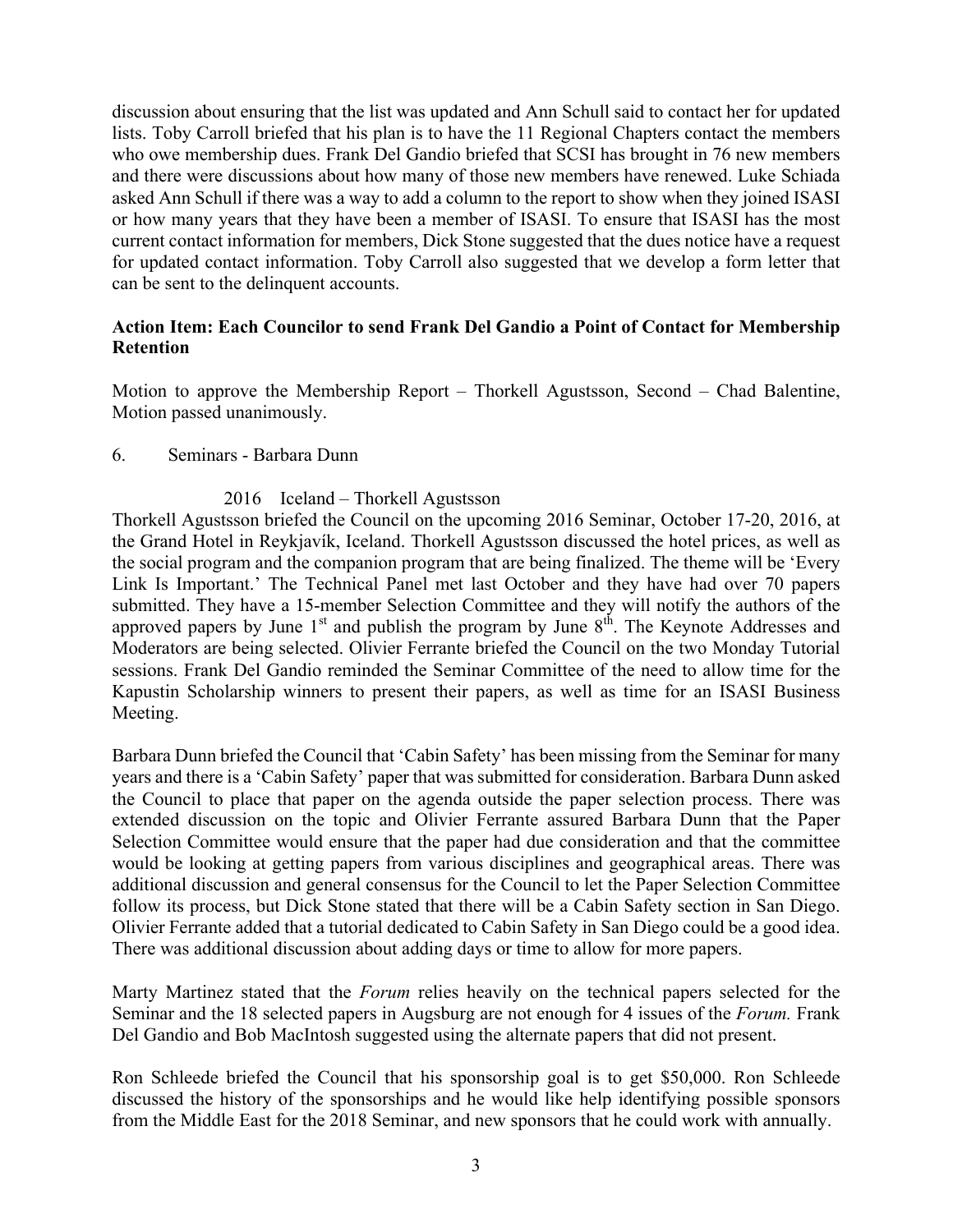## 2017 San Diego – Barbara Dunn

Barbara Dunn briefed the Council on the 2017 Seminar for August 21-24, 2017. The theme will be 'Investigations – Do They Make A Difference?' Anthony Brickhouse and Dick Stone will lead the Technical Panel. Barbara Dunn has a hotel contract.

#### 2018 Dubai – Mohammed Aziz

Mohammed Aziz briefed the Council on the 2018 Seminar in Dubai. Mohammed Aziz said that everything is in order and it is planned for October 28-November 2, 2018. The hotel will be the Intercontinental and there was discussion about the room rates.

#### 2019 TBD – Barbara Dunn

Barbara Dunn briefed the Council on a couple of possible options for the 2019 Seminar. Barbara Dunn is looking at Chicago or Phoenix. There was also the suggestion of Montreal. Anthony Brickhouse will talk with ERAU-Prescott to gauge their interest in being part of a Phoenix Seminar (not organizing) and Toby Carroll will reach out to United to gauge their interest in being part of a Chicago Seminar.

#### 7. Report of the ISASI Forum Editor - Marty Martinez

Marty Martinez discussed the background of ISASI's digital communications that started back in 2013 with the updated website. Marty Martinez briefed a proposal to eliminate the *Web Roundup* and move it back to the *Forum.* The cost savings would be in the neighborhood of \$4000-5000/year with no increase in the *Forum* budget. Rick Sellers asked about a link direct to the *Forum* and possibly an opt-in to a hard copy version. Marty Martinez discussed that to saving money on the *Forum* would require a significant decrease in printed hard copies. Dick Stone suggested that some research be done to ascertain what that savings would be. Anthony Brickhouse suggested an optin on the ISASI application. Ann Schull said that she feels like the membership indeed wants the hard copy of the magazine.

Gary DiNunno briefed the Council that he and Marty Martinez will be switching roles in January 2017. Ron Schleede wanted to ensure that the links are still being sent to the membership for the Trip Reports. Ron Schleede also encouraged Councilors to keep in contact with their membership.

Motion to eliminate the *Web Roundup* – Caj Frostell, Second – Barbara Dunn, Motion passed, this change will take effect January 2017.

8. Vice Presidents Report- Ron Schleede Nothing to report

9. Secretary's Report- Chad Balentine

Chad Balentine briefed the Council that he attended the *SERC* meeting in April.

10. Executive Advisor Report- Dick Stone

Dick Stone briefed the Council on the work he is doing on helicopters. Dick Stone reached out to see how ISASI can help the International Helicopter Safety Team. The team does telecons every two weeks and Bob Mathews and Dick Stone are now members of the team, as representatives of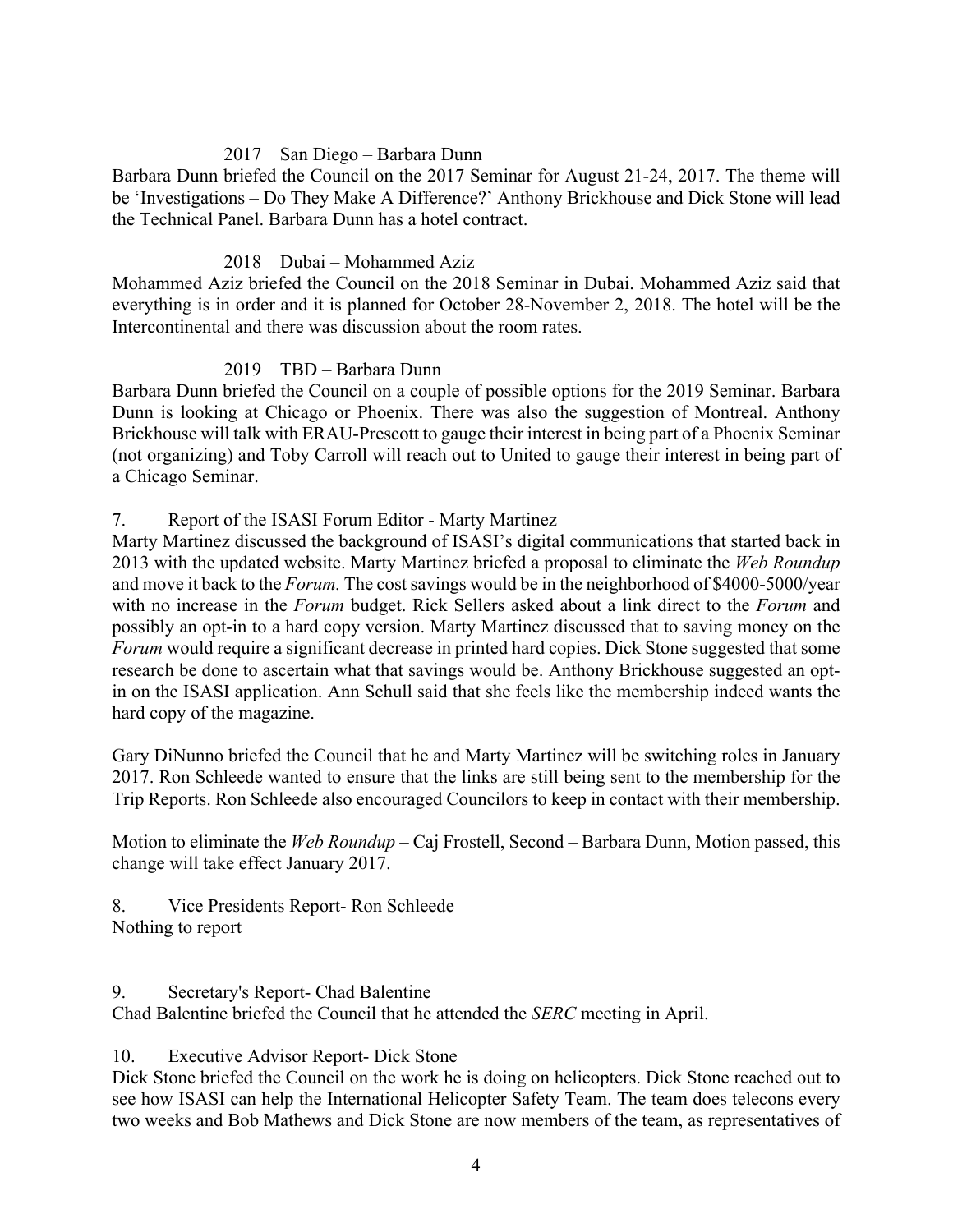ISASI. Dick Stone said that they will be writing a paper for the San Diego Seminar. Dick Stone discussed that he was asked to draft some language on the professionalism of pilots. Frank Del Gandio asked Mohammed Aziz to send his paper to Dick Stone that Mohammed Aziz presented on professionalism.

#### 11. Website review – Dick Stone

Dick Stone briefed the Council that the Military Working Group paper was put on the web under a new section. Barbara Dunn said that the ISASI website should be hosting the Seminar website. *ESASI* paid 5000 Euro for the Augsburg website. Dick Stone agreed with Barbara Dunn's recommendation.

Naseem Ahmed asked if the ISASI website could also host the regional societies. Dick Stone and Alicia Storey will need to discuss, but that could bring forth other issues, including resource concerns. There was additional discussion regarding society websites.

12. Reports of National Societies/Councilors:

*ASASI –* Rick Sellers submitted a written report. Rick Sellers briefed the Council that the next *ANZSASI* Regional Seminar is scheduled for June 3-5 in Brisbane and the program has been finalized. Rick Sellers also requested that the Council develop a standardized application form. There were discussions about the need for a universal, standardized form.

## **Action Item: Rick Sellers and Barbara Dunn will update the ISASI Application form.**

Caj Frostell suggested that there be another link for International applicants that is not tied to the US application. Alicia Storey will send Barbara Dunn and Rick Sellers the current application.

Rick Sellers also briefed the Council on his action item from Augsburg to develop policy language for the Advertising and Promotion on the ISASI website and at ISASI Seminars. There was a short discussion regarding the proposal.

Motion to approve the Advertising and Promotion policy language – Rick Sellers, Second – Bob MacIntosh, Motion passed unanimously.

*AsiaSASI* – Written Report received from Pang Min Li.

*CSASI –* Barbara Dunn briefed the Council that they increased their membership fees by 10 CAD. They have 25 delinquencies and Barbara Dunn will follow up on those. The society has four new members and Barbara Dunn thanked ALPA for those new members. Canada's Department of National Defence wants to develop a Working Group on bloodborne pathogen training, which would include DND, TSB, TC, and ISASI. Olivier Ferrante mentioned a workshop that was held on crash site hazards and will share with Barbara Dunn. Alister Buckingham said that there is a Working Group on the AIG on crash site hazards. There were discussions about sharing this type of information within the Council.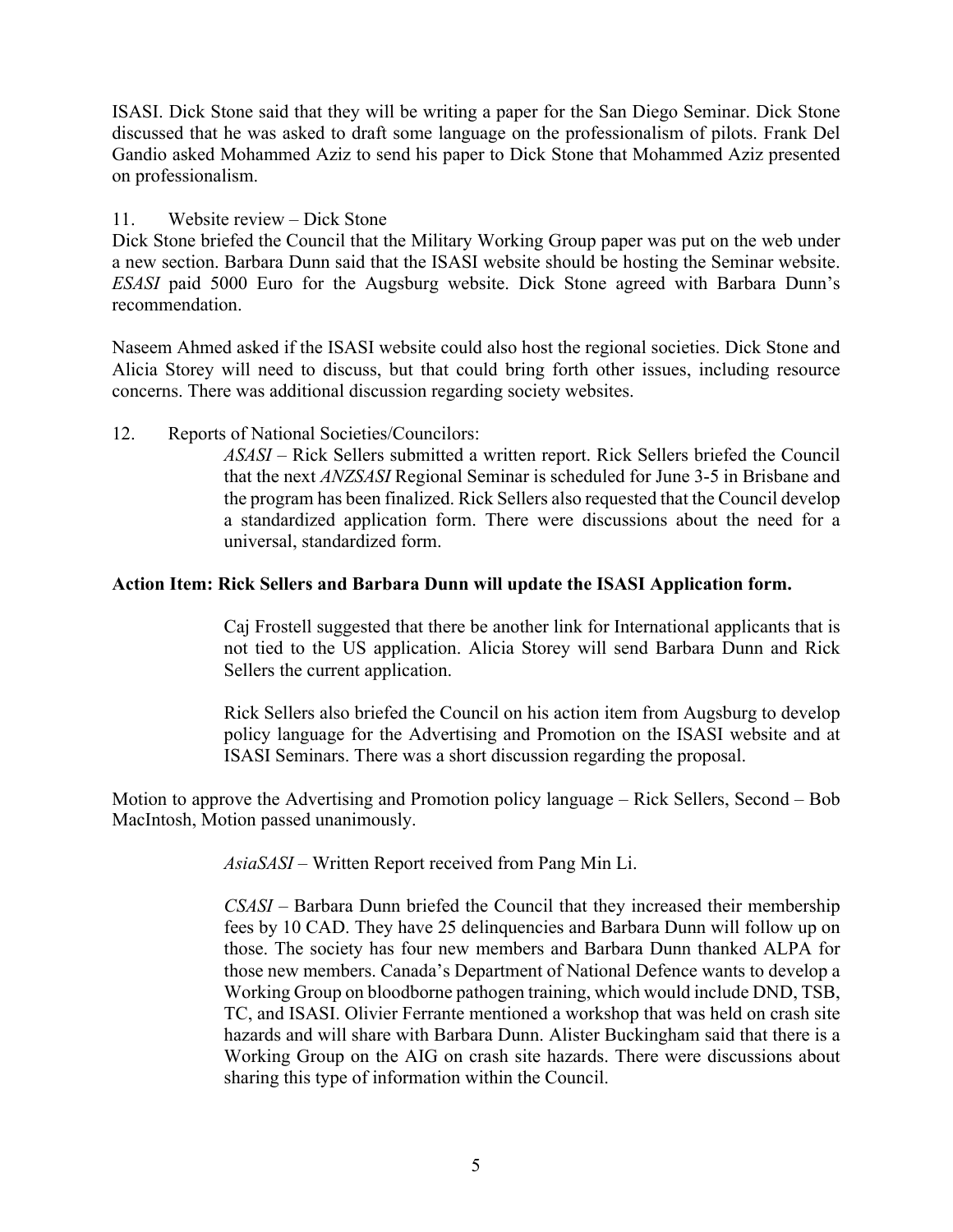#### **Action Item: Alicia Storey to look into the possibility of creating private folders for sharing documents**

*ESASI –* Olivier Ferrante submitted a written report. Olivier Ferrante briefed the Council that they have 150 members and 40 corporate members. Olivier Ferrante discussed the profits from Augsburg, along with the generous donation to the Kapustin Scholarship. Olivier Ferrante also said that there will not be an *ESASI* Regional Seminar this year due to the Seminar in Iceland. Right now their focus in on a successful Seminar in Reykjavik. The next ESASI seminar will probably be organized in Spring 2017. Frank Del Gandio thanked Keith Conradi and the rest of his team for such a successful Seminar in Augsburg.

*NZSASI –* Alister Buckingham submitted a written report. Alister Buckingham briefed the Council that elections are being held this month. They have approximately 70 members and 10% of the membership went to Augsburg. The Society uses some of their funds to subsidize member dues and travel to the Seminars. For the *ANZSASI* Regional Seminar, they are trying to keep the seminar fees low. The 2017 *ANZSASI* Regional Seminar will be held in Wellington the second week of June.

*PakistanSASI* – Naseem Ahmed submitted a written report. Naseem Ahmed briefed the Council that they are improving in membership numbers and on his written report. Naseem Ahmed discussed the course that Caj Frostell and Frank Del Gandio conducted last May. Naseem Ahmed advised the Council of an issue with members receiving the *Forum* in Pakistan. There was discussion regarding this issue.

#### **Action Item: Marty Martinez to draft a letter to ISASI's distributor regarding the issues brought up by Naseem Ahmed.**

Frank Del Gandio thanked Naseem Ahmed and Mohammed Aziz for all of their hard work developing their societies.

*MENASASI*- Mohammed Aziz briefed the Council that they held a Regional Seminar in Dubai with 60-70 in attendance. They had more than 50 attendees at a Reachout in Beirut. *MENASASI* has 80-90 total members and has recently gained two new corporate members and they are looking forward to hosting the 2018 ISASI Seminar. There was discussion about a Reachout in Kuwait and Caj will call Kuwait.

*USSASI* – Toby Carroll briefed the Council that *USSASI* has 11 regional chapters and has reactivated four. Toby Carroll briefed the Council that in Augsburg Simon Lie from Boeing suggested that the *USSASI* host quarterly webinars and Toby is looking into getting that set up.

*NERC* – Luke Schiada submitted a report and briefed the Council that he is having difficulty getting people involved. Luke Schiada is trying to keep the Chapter active, but as of right now it is not.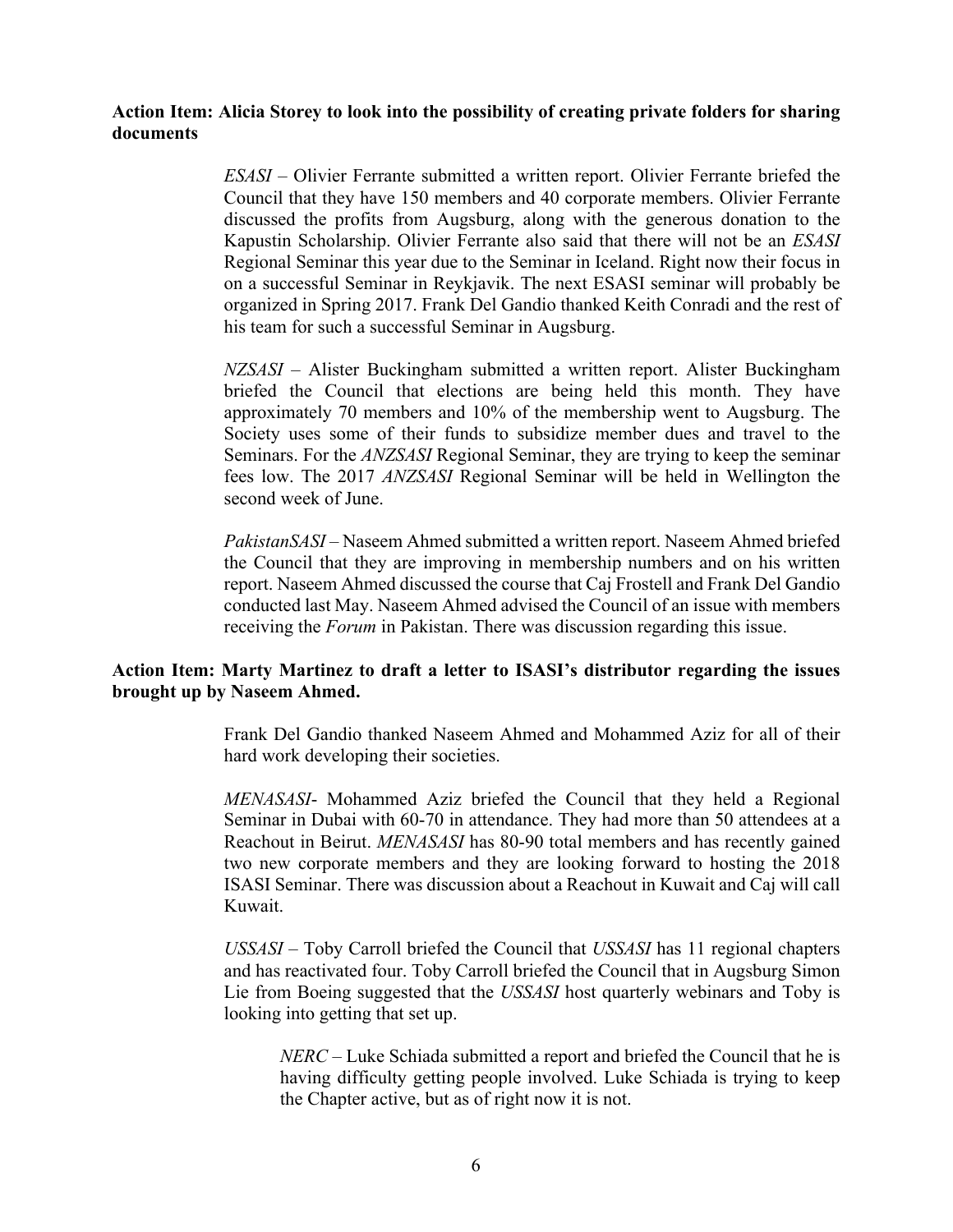*SERC* – Anthony Brickhouse briefed the Council that the Chapter held its annual meeting in Reston April 1-2. The meeting consisted of a tour of TWA 800 and the Udvar-Hazy Museum on Friday followed by a full day of presentations on Saturday with approximately 40 in attendance. The March 2017 meeting will be in Key West.

*MARC* – Ron Schleede briefed the Council that Gary DiNunno will be doing a write up of the *MARC* meeting that was held last night. Ron Schleede discussed the reason for the hotel change for the *MARC* meeting.

*International Councilor –* Caj Frostell briefed the Council that he is grateful that the ICAO Technical Cooperation Bureau for engaging him to do accident investigation training courses in West Africa. Each course includes an ISASI presentations. Caj Frostell also discussed the Beirut Reachout and the International Aviation Forum in Singapore in April 2016.

13. Rudy Kapustin Scholarship – Chad Balentine Chad Balentine briefed the Council on the four Rudy Kapustin Scholarship Winners.

14. Reports Received from US Regional Chapters Briefed during *USSASI* briefing.

15. Reports of the ISASI Committees

Bylaws – Darren Gaines submitted a written report.

## **Action Item: Darren Gaines to set up Bylaw vote to change approved voting member classifications**

Reachout – Glenn Jones submitted a written report.

16. Reports of the Working Groups

Cabin Safety WG – Barbara Dunn briefed the activities of the Cabin Safety WG, including her participation on the Cabin Safety ICAO WG. ISASI is a full member within this WG. They have already worked on cabin crew training and child restraint systems. The group is finishing up their document on 'Investigation Guidance Material'. Barbara Dunn was very pleased with the work done on ICAO WG.

Corporate Affairs WG – Erin Carroll submitted a written report. Erin briefed the Council on her written report and asked for assistance to contact ANA and the Swiss AIB.

**Action Item: Barbara Dunn will attempt to obtain a point of contact for ANA. Olivier Ferrante will attempt to obtain a point of contact for the Swiss AIB**

ICAO WG – Ron Schleede discussed the WG and ISASI's positions.